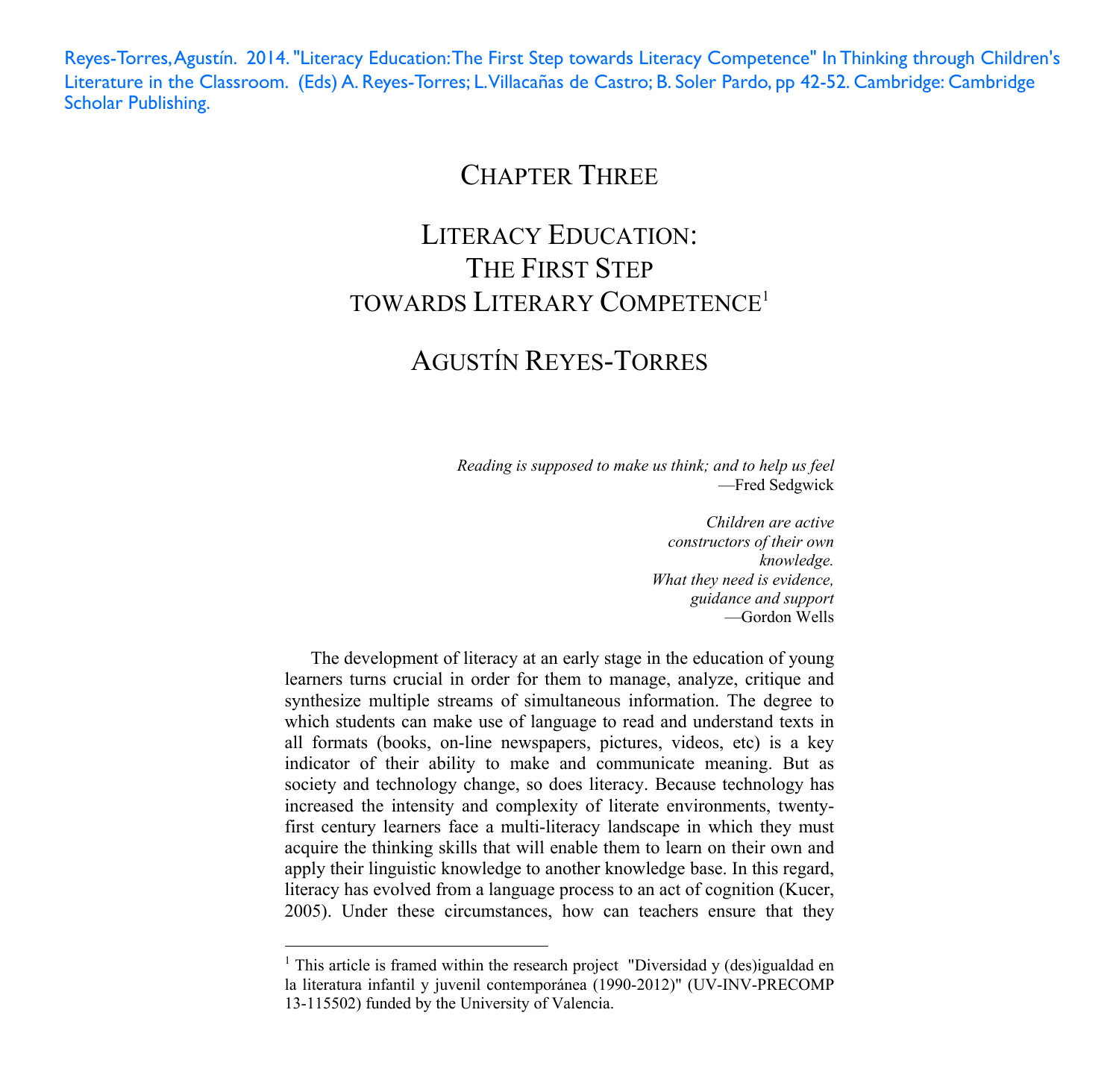include the necessary reflective practices to help children learn from their own actions? How can teachers contribute to foster students' growing ability to apply knowledge to new situations and create new knowledge, that is, to think critically? In this paper I present literary competence as the key and also the ultimate goal of literacy, one towards which teachers must endeavor in order to provide students with the opportunity to learn to think for themselves and come up with their own interpretations and conclusions. Based on the work of scholars such as Örjan Torell, Signe Mari Wiland, Stephen Kucer, Mihail Bakhtin and Lev Vygotsky, literary competence can be defined as the literacy education that enables a person to control the cognitive, linguistic and sociocultural dimensions of written or spoken language in an effective and dialogical manner. As will be shown, these three dimensions can be developed through the reading and study of literature but this is not to say that literary competence just entails learning and internalizing literary conventions as Jonathan Culler established in his *Structural Poetics* in 1975. In fact, this is only one of the aspects to consider along with the personal desire to learn and think creatively, and, ultimately, with the ability to construct meanings based on one's life experiences and cultural background.

### **Literacy education**

Today teaching reading and writing is part of the strategic instruction included in any school curriculum to help students begin to construct meanings. The National Council of Teachers of English (NCTE) draws attention to this idea and how the use of language skills is indeed essential to share and create any information but, most importantly, to gain and develop knowledge. In the same way, among the "Standards for the  $21<sup>st</sup>$ Century" that the American Association of School Librarians (AASL) published in 2011, they include a series of common beliefs that establish reading as the foundational skill for learning, emphasizing in addition that "reading goes beyond decoding and comprehension to interpretation and development of new understandings" (p. 1). To put it briefly, reading is thinking. In this line of thought, literacy education must be understood as the teaching of a range of abilities and competencies—many literacies that allow students to become independent learners and use prior and background knowledge as context for new learning. As Wise, Andrews and Hoffman (2010) put it, a narrow definition of literacy would focus on the technical capacity to read and write, but it is also necessary to highlight that literacy (or literacies) constitutes "a socially embedded semantic system, in a co-evolutionary relationship with new technologies, and as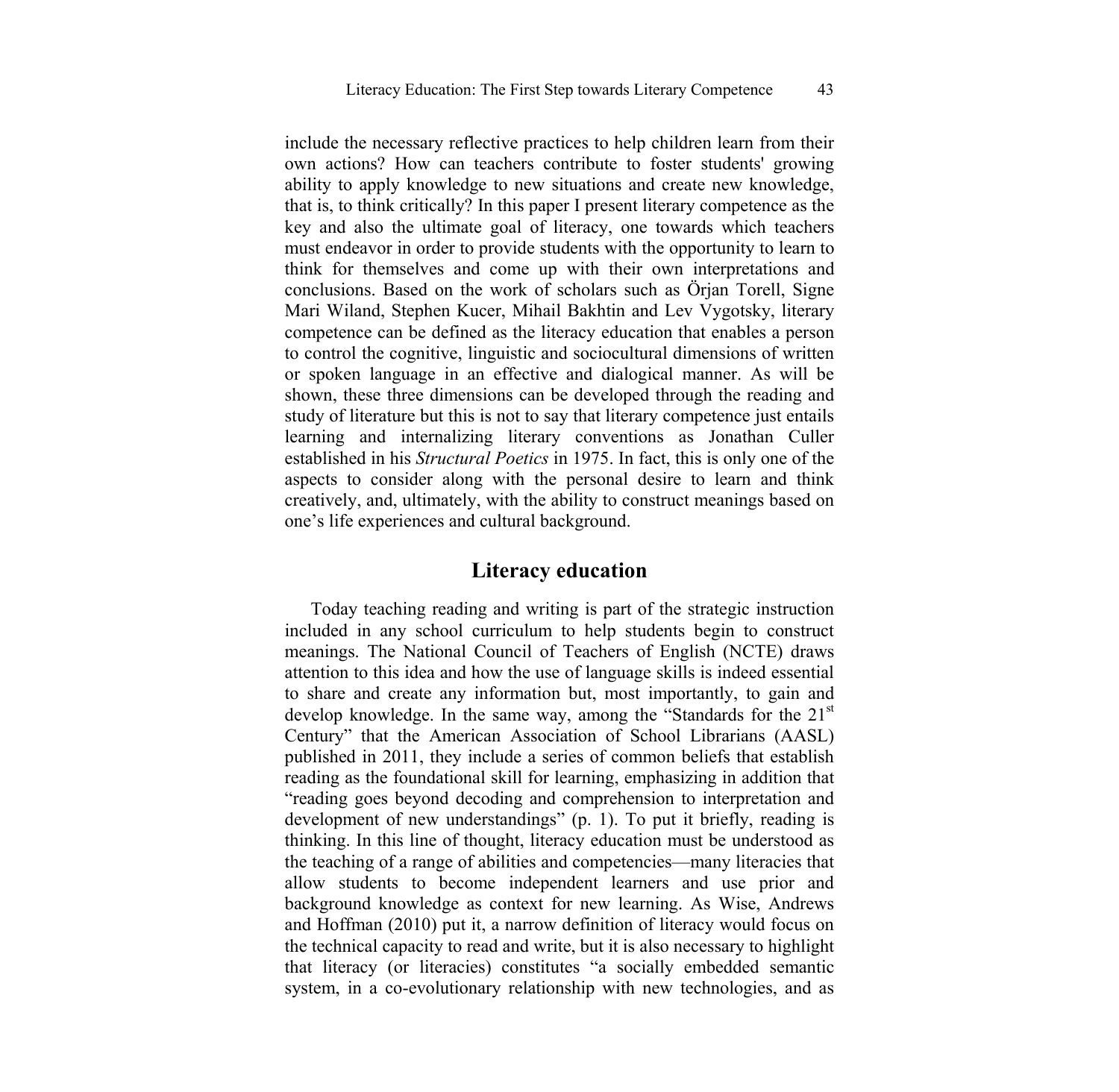part of a multimodal framework that considers writing, reading, talk, and listening alongside other modes of communication" (p. 1). Literacy education, thus, is a dynamic and multidimensional concept that has become more complex as resources and technologies keep changing but whose main aim is still to provide learners, we can sum up, with the following skills:2

- 1. Evaluate information found in selected sources on the basis of accuracy, validity, usefulness or suitability for needs, importance, and social and cultural context.
- 2. Develop and refine a range of questions to frame the search for new understanding.
- 3. Use strategies to draw conclusions and apply knowledge to curricular areas and real-world situations.
- 4. Organize knowledge so that it is useful.
- 5. Collaborate with others to exchange ideas, reflect on the learning, make decisions and solve problems.
- 6. Pursue personal and aesthetic growth.
- 7. Read widely and fluently to make connections with self, the world, and previous reading.
- 8. Respond to literature and creative expressions of ideas in various formats and genres.
- 9. Maintain openness to new ideas by considering divergent opinions and changing conclusions when evidence supports the change.
- 10. Show an appreciation for literature by electing to read for pleasure and expressing an interest in various literacy genres. (AASL, 2011)

Being in command of these skills allows learners to develop a critical mind and be ready to build their own ideological interrelation with others. On the contrary, a poor literacy development could have serious consequences and put the individual in a risky future situation (Lundberg, 2005). Language use and literacy abilities are therefore a fundamental part of a person's social intercourse and formation (Warshauer, Freedman & Ball, 2004, p. 29). What also becomes evident as Wells (1986) points out is the understanding of both the active role that students play in their own learning and that the variety of mental processes and strategies that are employed to construct meanings are always subject to the individual's cultural and social background, what Bahktin (1978) refers to as the "ideological environment".

<sup>&</sup>lt;sup>2</sup> A more in-detail and extensive list of objectives can be found in the "Standards" for the  $21<sup>st</sup>$  Century Learner" (2010) established by the American Association of School Librarians.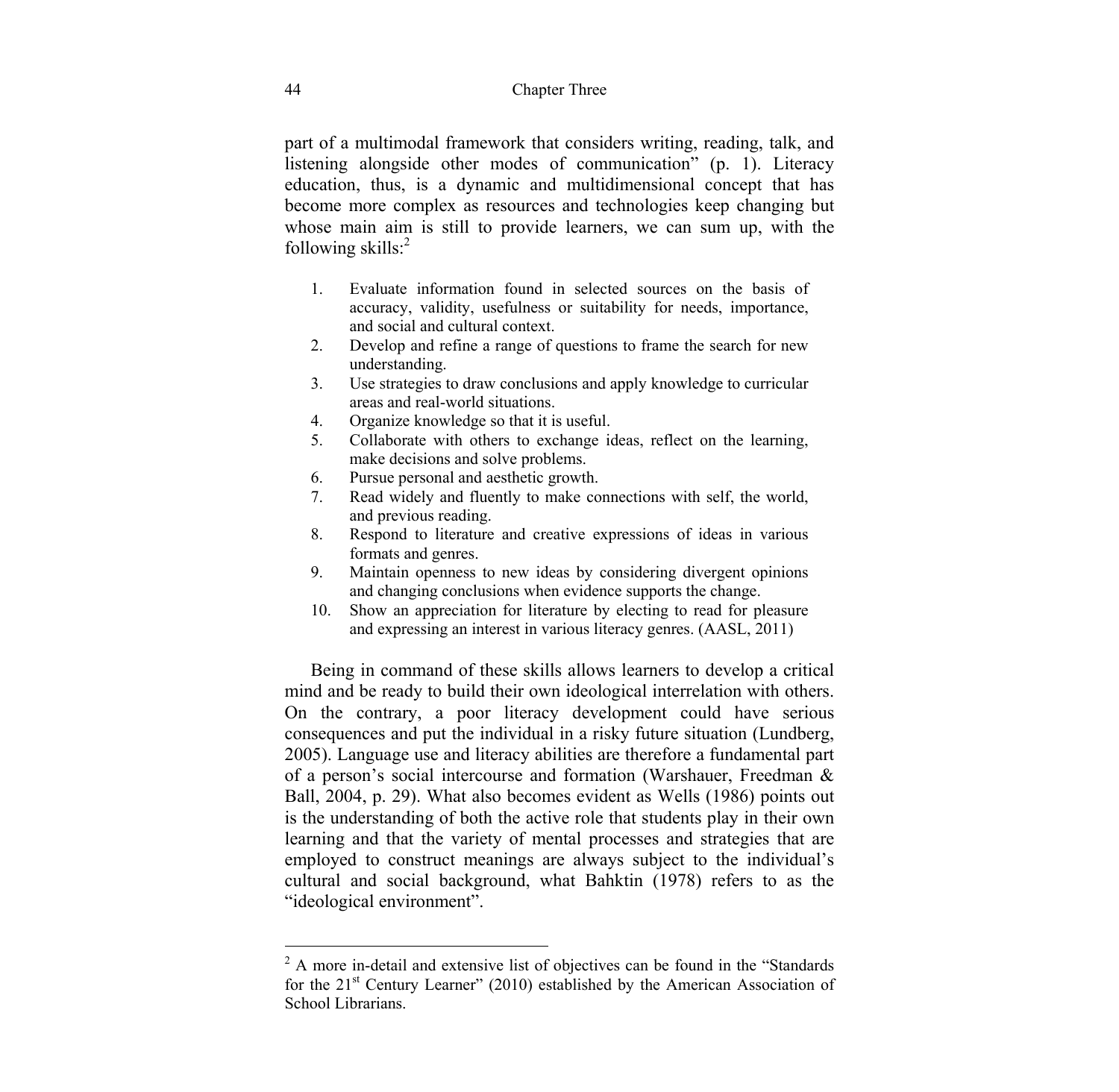Bakhtin and Medvedev (1978) claim that "human consciousness does not come into contact with existence directly, but through the medium of the surrounding ideological world" (p. 14). This is important in order to understand that literacy education is influenced by the multiple *learning* contexts where diverse people come together, be it the classroom, the workplace, the family, the group of friends or some other community gathering place. For this reason, as Kucer (2005) indicates, the development of literacy can be conceived as involving various dimensions and it should be approached considering the roles that learners take as they work with a written text. In this regard, Kucer (2005) explains that there is the role of meaning maker (cognitive dimension), the role of code breaker (linguistic dimension), and the role of text user and critic (sociocultural dimension) (p. 5). Such a view, as we will see, holds a strong relation with the notion of literary competence that Torell (2001) elaborates by which it is particularly significant to consider learners' predisposition to read and reflect, their command of language and literary resources and "[their] own, unique experience of life, *outside the text*" (p. 374).

#### **Literary competence**

The proof of the value of early storybook reading for later language and literacy development is basically reciprocally related. As Sulzby and Teale (1991) maintain, "storybook reading contributes to children's concurrent writing, intellectual, emotional, and oral language development" (p. 731). There is a strong and positive relationship between the amount of reading that young learners do during the preschool years and subsequent language development and school achievement. Furthermore, through reading children learn that books portray fictional worlds and they discover how language is a magic vehicle that takes them on a journey to new places and adventures. Imagination is in this way of paramount relevance because children relate reading with playing. As Vygotsky (1932) states, "only when we learn to see the unity of imagination and play do we begin to understand the actual connection that exists between the child's cognitive development and his social development" (as cited in Minick, 2005, p. 48). He argues that it is when the child plays and uses his imagination, and here I want to emphasize the very act of reading, that "thought and meanings are liberated from their origins in the perpetual field, providing the foundation for the further development of literacy and its role in advanced forms of thinking and imagination" (Minick, 2005, p. 46). The association between literacy and literature is thus totally evident as well as are the positive effects that they have on one another. Let us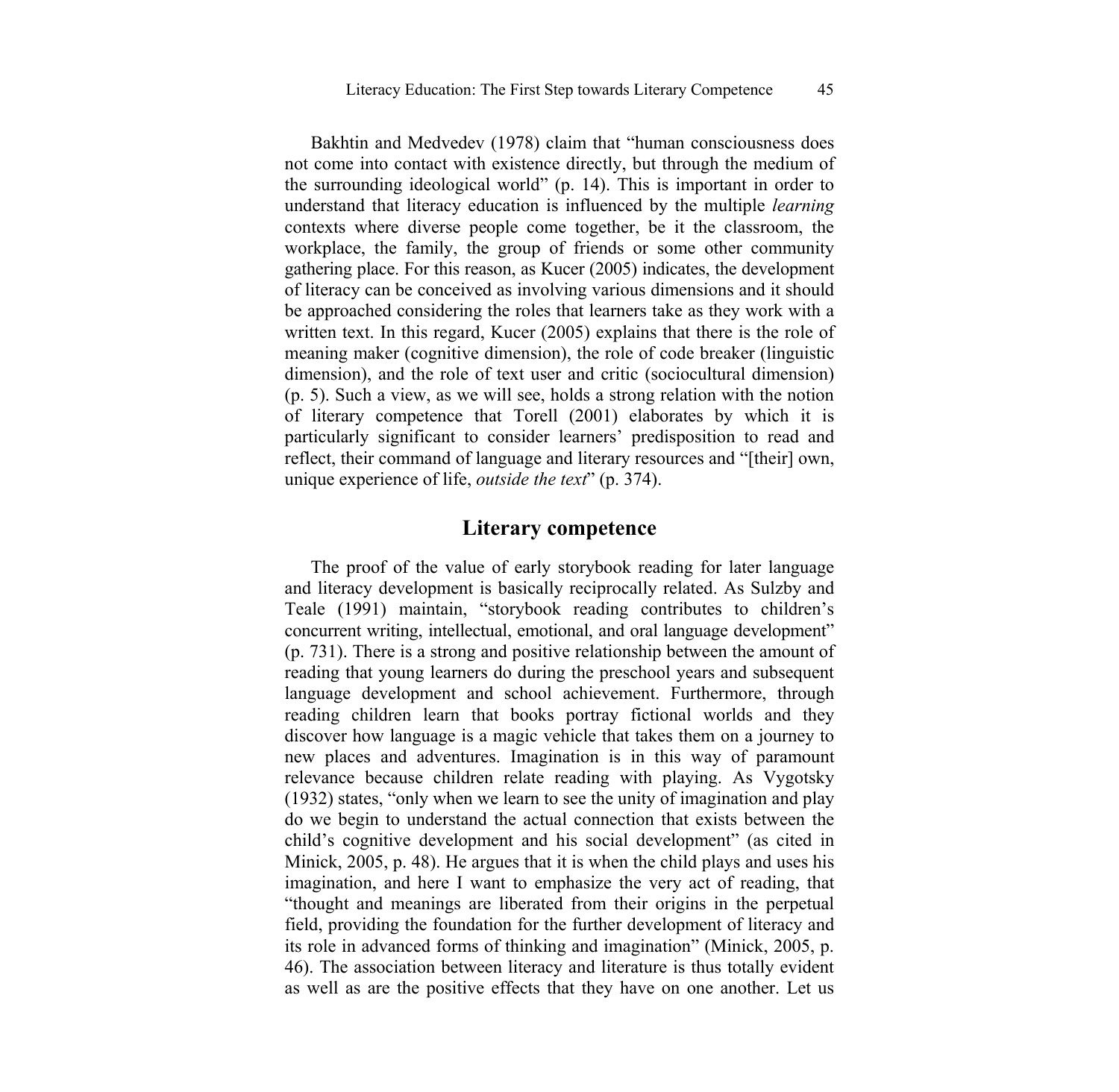focus now on how the skills to achieve both not only are comparable, but also on how literary competence, if we follow the next model, should in fact be regarded as the means and the final aim of literacy education.



Figure 1: A model for the development of literary competence.

As the figure above displays, the development of literary competence can be organized as a field of forces that consists of: 1) The constitutional and cognitive dimension; 2) The performance of linguistic and literary knowledge; and 3) The sociocultural and aesthetic dimension. All three of them are equally important and turn around the central idea of establishing a dialogue with the text. In Torell's (2001) terms, achieving "competent literary reading is not a question of seeking answers to literary riddles or finding pieces of information or opinion. What motivates competent reading […] is a constant will to understand our own selves, meeting 'the other'" in a literary work (p. 378). This thought, influenced by Bakhtin's dialogical principle, refers to the notion of finding a "consciousness inside the text" (Bakhtin, 1973). Literary competence in this way does not logically unfold but rather, interacts. Any discourse constitutes a dialogical word always in an intense relationship with another's word, being addressed to a reader or listener and triggering some kind of response. The competent reader, rather than trying to recognize a system of conventions within the text, must seek a human contact throughout its pages.

The constitutional and cognitive dimension, to start with the description of the model of literary competence proposed, refer to the learner's own identity, his attitude and his natural ability to approach a text and generate his own thoughts. As Kucer (2005) explains, it is "the desire of the language user to explore, discover, construct, and share meaning" (p. 5). In brief, we could refer to it as the basic machinery that readers need to bring to the text in order to process it. Here, what students have learned about literacy in their previous education constitutes a major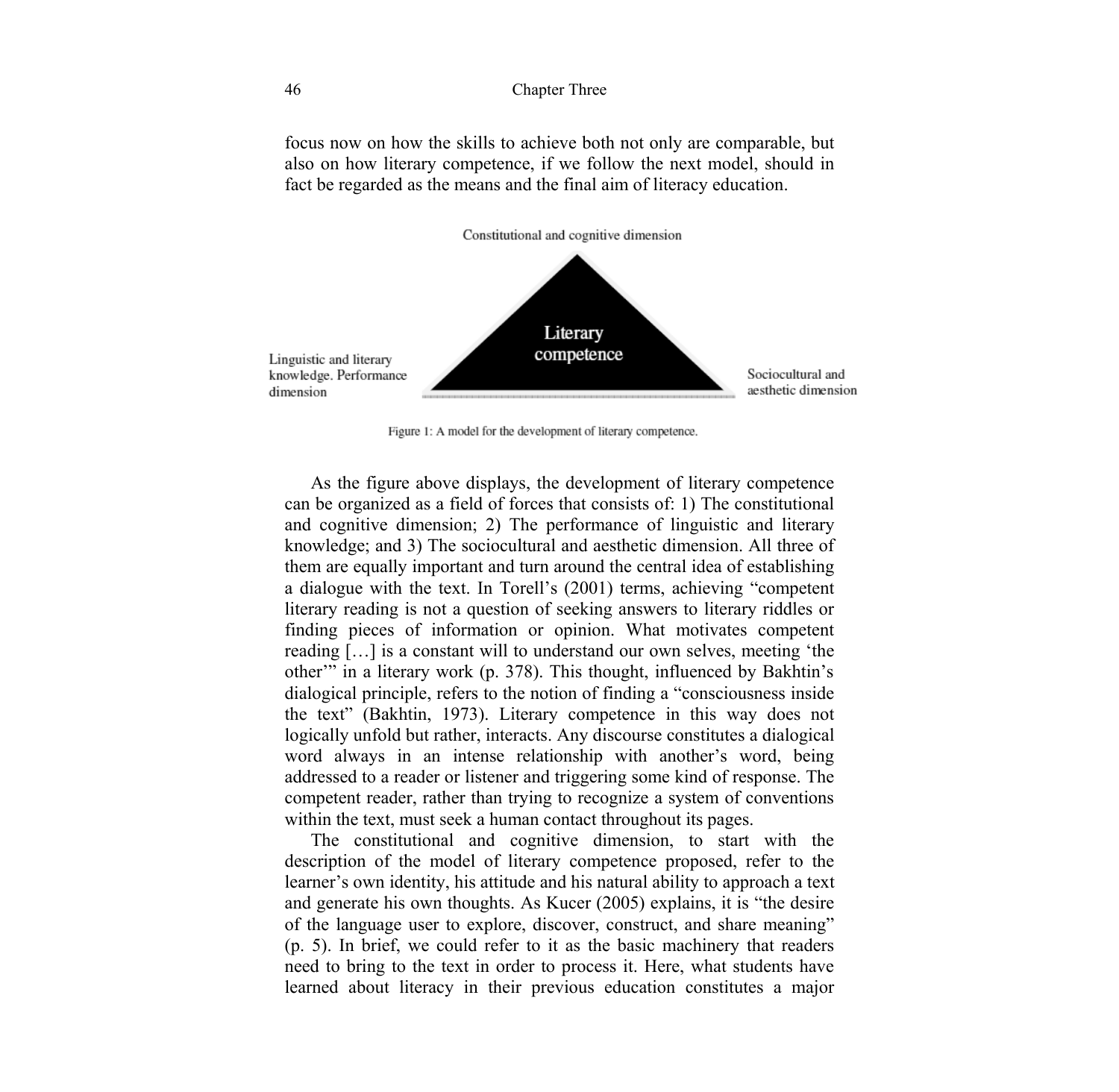vehicle to feel confident when encountering and managing readings and disciplines for the first time in such fields as creative writing, critical theory, politics, social sciences, etc. Furthermore, these new areas of study may pose new demands that go beyond the mere functional abilities that had to apply before and now they are required to be more critical, analyze, synthesize, and evaluate texts in ways not experienced in earlier stages. At the same time, this dimension represents the connection between learning and development. According to Vygotsky (1932), human development is characterized by the ability to acquire knowledge and the motivation or will to use it (as cited in Hedegaard 2005, p. 225).

In second place, the performance dimension is directly related to the idea of using internalized linguistic and literary conventions to comment on texts rationally. According to Culler (1975), the question is "what an ideal reader must know implicitly in order to read and interpret works in ways which we consider acceptable, in accordance with the institution of literature" (p. 115). Whereas a part of Culler's theory is controversial for failing to accept individual interpretations if readers do not grasp what he thinks are the most relevant parts of a text, it is certainly true that an implicit understanding of language and literary resources is necessary in order to analyze the text and to know what to look for in it. In this way, I find useful Kucer's view of the reader as a "code breaker" because it denotes how language is a symbolic sign system and all meaning making involves being acquainted with it. Nevertheless, it is also important to note that with the advent of computer technology, nowadays texts may also be nonlinguistic and nonsymbolic in nature. The use of pictures, tables, various font sizes, internet, sound, and video, expands the notion of what texts are traditionally considered to be (Kucer, 2005). This is the technological aspect of literacy that now is integrated as a part of all the linguistic, nonlinguistic and literary tools that learners have to put into use in order to interpret all kinds of texts and construct their own interpretations.

Moreover, although there is a lack of consensus as to the exact literacy that leaners must own, there is no question that having a substantial knowledge of linguistic rules and literary resources will enable them to identify significant aspects of a literary work such as the structure of the text, its genre, particular connotations of the words selected, the themes, the type of characters, and the functions and intentions of the language user. On this note, Halliday's (1975) model of the pragmatic system of language represents, for instance, a clear example of how readers and writers must have an implicit understanding of the functions of language for their appropriate use: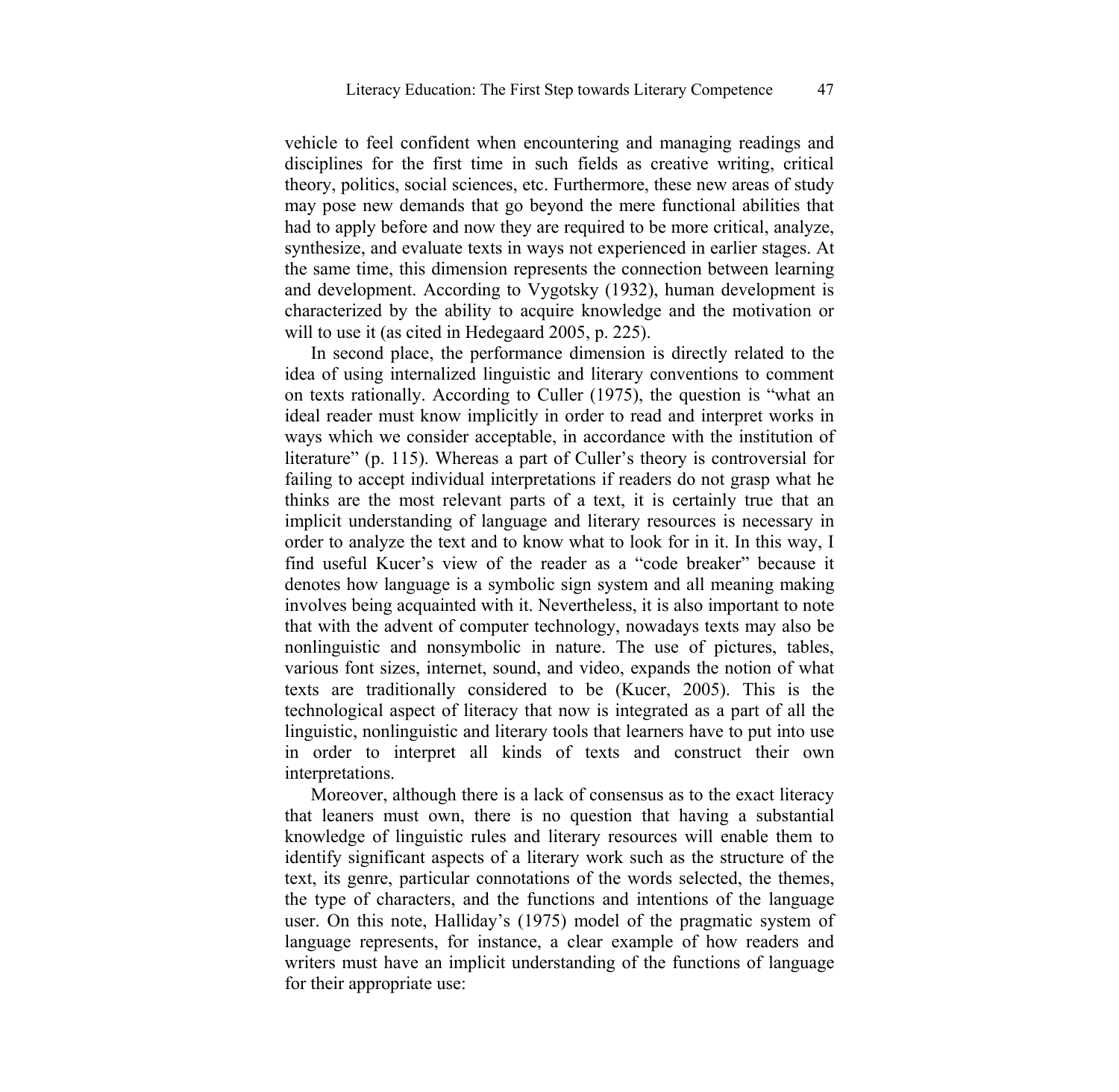Instrumental function: Language is used as a means of getting things. Regulatory function: Language is used to control the behavior, feelings, or attitudes of others. Interactional function: Language is used to interact with others and form personal relationships. Personal function: Language is used to express personal feelings and meanings; awareness of self. Heuristic function: Language is used to ask questions, learn and discover Imaginative function: Language is used to create a worlds of the imagination Representional function: Language is used as a means of communicating information.

Figure 2. The Pragmatic System of Language (Halliday 1975, p. 11-17)

Halliday (1975) established that language always fulfills at least one of seven functions although in many cases multiple purposes are served. As we can see in many literary works, such as *Gulliver's travels* (1726), *Alice in Wonderland* (1865), *The Adventures of Huckleberry Finn* (1885) and many others, it is possible to find how a particular text fulfills the imaginative function, but it is also informative and may carry beneath a satire or astute critique of society. In the same way, it is important to differentiate among specific discourse forms with distinguishing features such as narration, poetry, drama, argumentative essays, etc., and to be aware of what patterns are always present that help to construct meaning from the text. For instance, in the case of a story, we can always attempt to identify the setting, conflict, climax, and resolution.

Finally, although literary conventions are recognized as a key component of literary competence, scholars such as McGillis (1985), McRae (1994), Torell (2001) and Wiland (2009) concur that those are only one of the dimensions to be considered. Literary competence cannot be reduced to the study of selected technical functions and the discussion of particular theories and specific understandings. As McGillis (1985) critically argues for Culler, "to be competent is to assimilate and reproduce institutional language and thought" (p. 144); and he could not disagree more. Literature cannot and should not be institutionalized. In contrast, it is important to approach literary competence and the reading process as a means to expand the mind of the readers and develop, as McRae proposes, the thinking skill, an imaginative interaction with the text (McRae, 1994, p. 37). This is in fact what the sociocultural and aesthetic dimension of literary competence entails. What are sought in the encounter with literary texts are forms of reflectivity and the experience of aesthetic reading or reading for pleasure. As Rosenblatt (1986) puts it, the meaning of any text does not lay in the work itself but in the reader's interaction with it. This interaction may include an emotional response of pleasure or delight that enables learners to drift into their feelings and memories and even gain a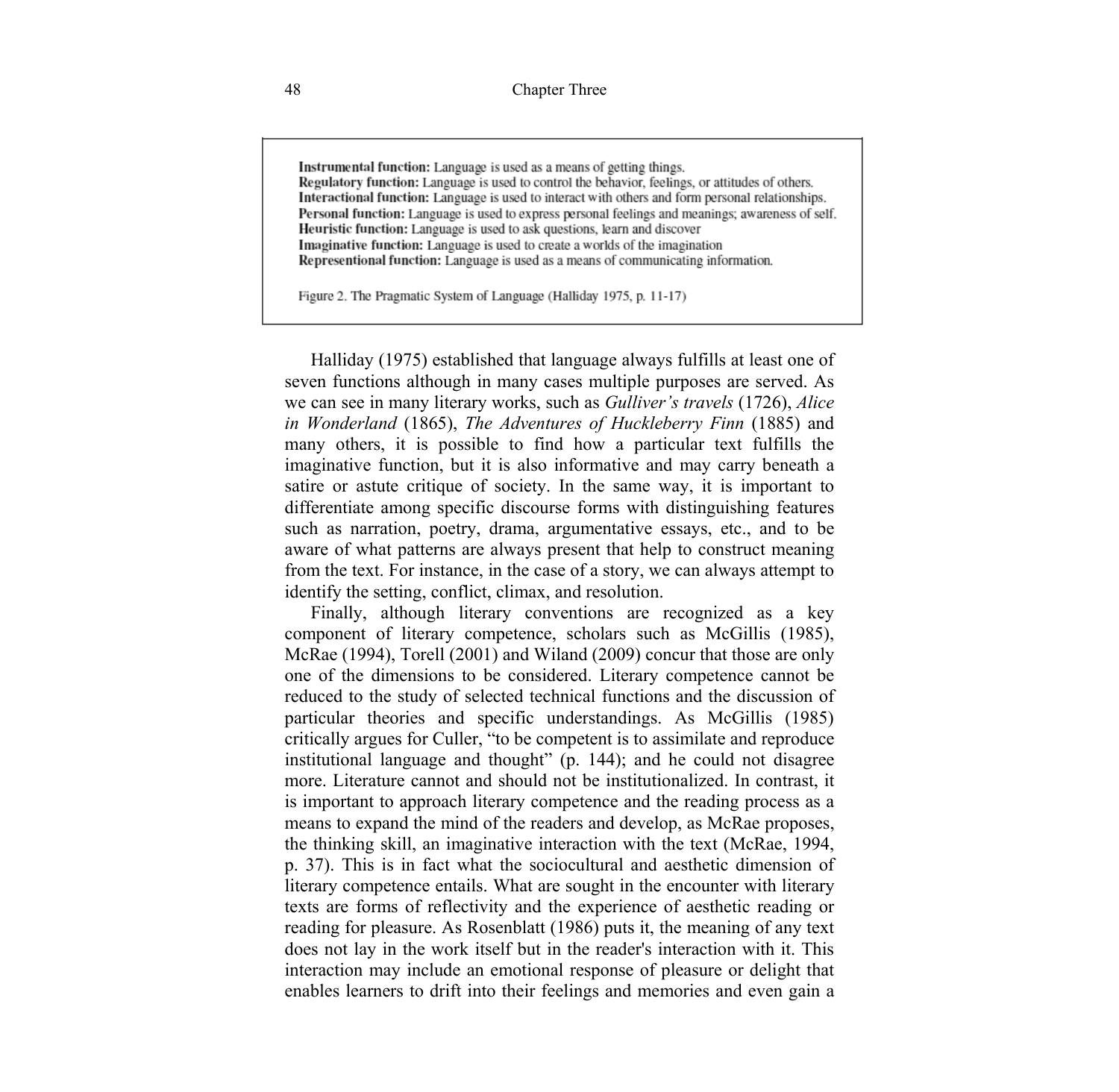new awareness of one's inner self. As it can be expected, this event is absolutely personal in the sense that no reader will experience the text exactly as another reader does. Literary competence, as a result, should not be treated just as internalized clichés or as a newspaper report from which every individual can easily extract the same information. In pedagogical terms, educational processes, literacy education and literary competence included, are expected to produce some kind of knowledge and deeper understanding. However, when knowledge is not created by the learners, but only disseminated by the teacher, that knowledge is being imposed and not reflected. Students then become just passive receivers, not active learners.

As McGillis (1985) states, "we can give our students the power to dress themselves or we can clothe them in our old garments" (p. 144). The sociocultural and aesthetic dimension shifts the attention from the text to the reader. Here, learners should be given the opportunity to relate the text to their own world of experiences, which in Bakhtinian terms is the ideological environment that we saw before. Doing that not only allows them to put into use the constitutional and cognitive dimension discussed in the first place, but also to react and reflect on what they are reading. As Bleich (1978) points out, the aim is

to provide a means for presenting literature in a way that will produce an internal motive for reading and thinking about literature. This motive is the awareness that reading can produce new understanding of oneself –not just a moral here and a message there, but a genuinely new conception of one's values and tastes as well as one's prejudices and learning difficulties. (as cited in Wiland, 2011 online)

Learners' approach to the interpretation of a literary text is thus related to their own lives, their personal outlook and sociocultural background. The reader creates an internal dialogue with the text that produces a reading experience, and based on that, he can generate his own response to the text. As Wiland (2011) highlights, one of the most visible characteristic in these responses is the weight of associative emotional reactions.

On a different level, another key aspect to bear in mind within the aesthetic dimension is that the reader respects the distance between reality and text. It is not about getting involved in the fictional text but about reflecting on it and letting oneself feel and capture anything the content makes you evoke. As Bakhtin (1973) puts it, "in the game itself there is no aesthetical moment" (p. 73). It is not the act of reading that brings pleasure but the thoughts and reflections that it triggers. The awareness of this conclusion is basic in order for teachers to endeavor in providing students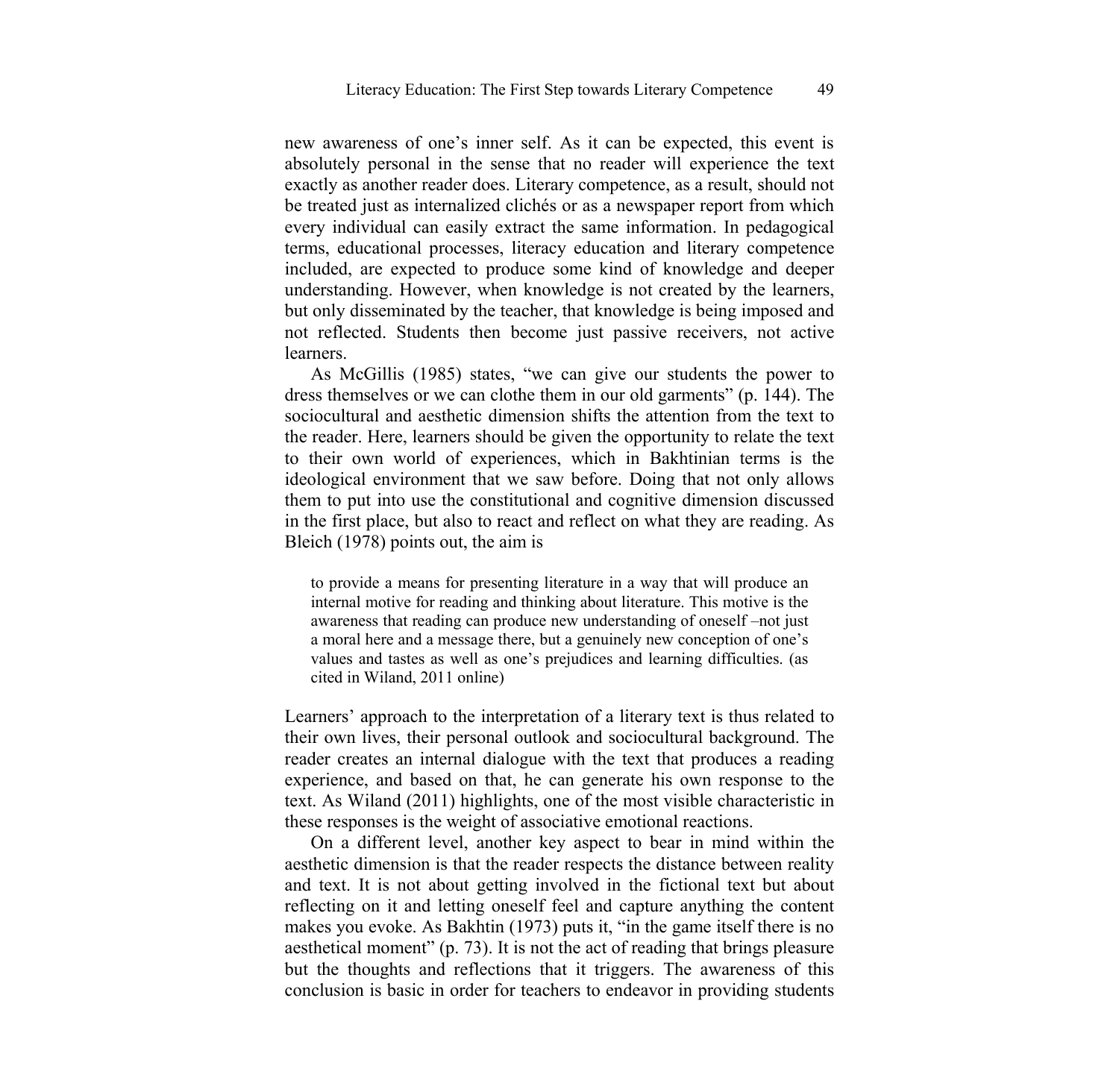with more opportunities to experience aesthetic reading and avoid, in turn, the use of activities that just extend the problematic and frequent approach known as efferent reading. As Wiland (2011) explains:

Very often textbooks and teachers together sabotage the aesthetic reading by introducing exercises and questions that are incompatible with the aesthetic reading attitude. When literary texts are accompanied by comprehension questions in order to check that the learners have understood the text, the textbook writer and the teacher using these questions silently subscribe to a simplistic and anti-aesthetic view of literature. Generally these questions tap into the action, plot and characters of the text, and more often than not, the questions can be answered by simply reading a plot summary. Aesthetic reading requires time, not comprehension questions, nor summaries. (online)

A case in point, teachers must reflect on their own attitudes and approaches in relation to working with literature and differentiating between efferent and aesthetic reading. Exploring a literary work and trying to facilitate the aesthetic experience may not always be easy when confronting responses that we may find immature or farfetched. In this regard, there are some questions on which teachers should reflect: Are we, as teachers, establishing the right learning atmosphere in which students feel comfortable to share their feelings and ideas? To what extent is it really plausible to situate students at the center of the activities? How can we get students used to expressing their inner thoughts in the classroom? Are we prepared to receive comments and interpretations different from those that we had anticipated?

Developing appropriate curricula and instructional mediation through scaffolding have become critical components in the teaching of literacy and literary competence. As we have seen, in order to achieve those goals teachers are responsible for selecting the appropriate tasks that encourage and challenge students to expand their critical thinking skills and guide them to make connections with other disciplines, including their own personal life experiences. As Gunn and Hollingsworth (2013) suggest the traditional classroom is no longer sufficient for today's learners. Educators need to incorporate more technology and new approaches to increase the availability of information and communication to our students and have them reflect on it and think creatively (Gibbons, 2009). Reading and literature for that reason not only can be seen as an ideal complement to literacy but also as an extensive and ideal area of study that can definitely contribute to learners' success in school and in life.

In conclusion, this paper has shown how literacy activities in current society involve more than just reading a piece of conventional text. As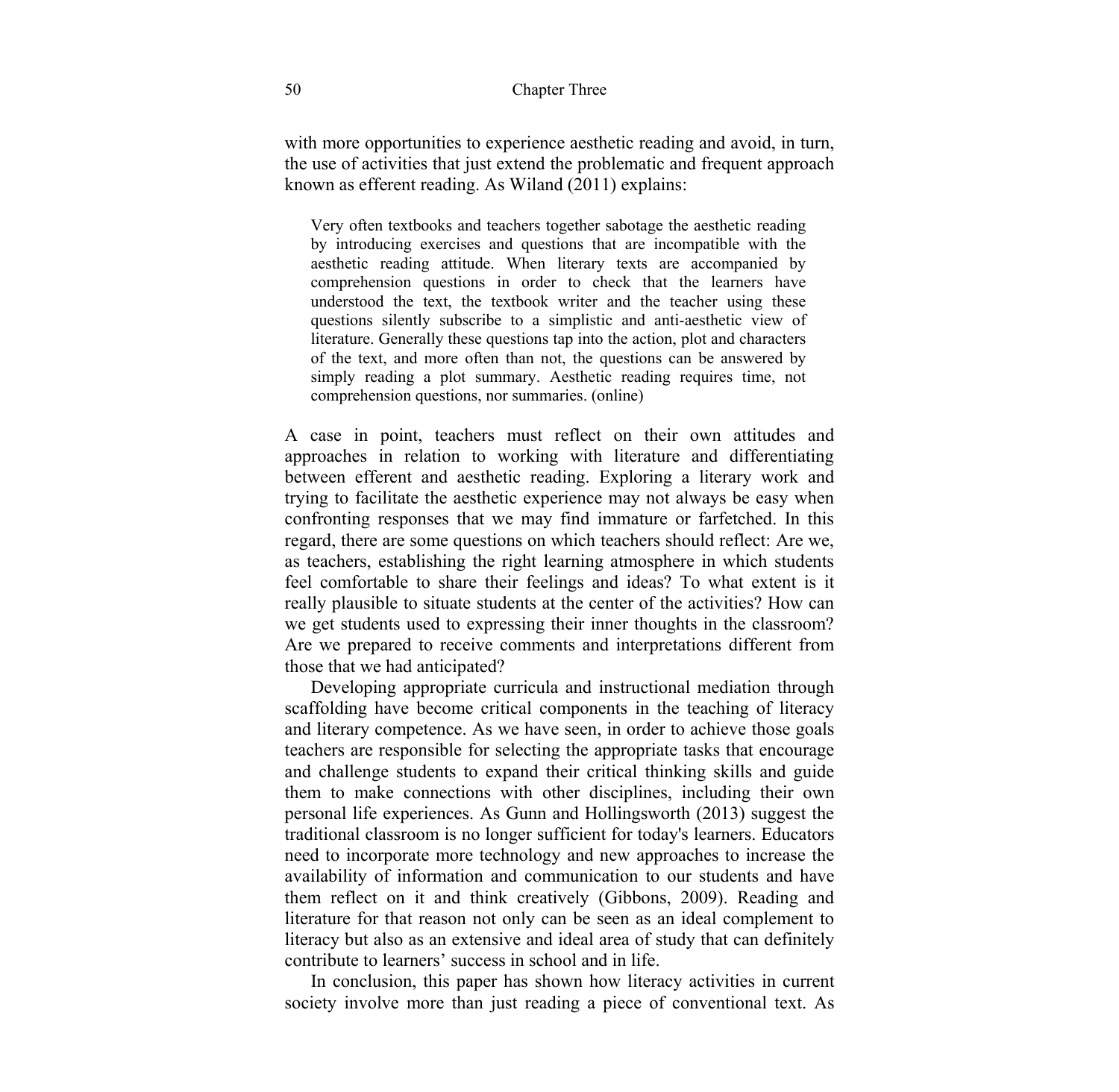Ingvar Lundberg (2005) points out, navigating in the sea of textual information provided by the media, internet, libraries, etc., "requires complex procedural memories and advanced cognitive strategies for locating items, for finding the right entries; using the right keywords; […] and remembering passwords, PIN codes, and efficient search procedures" (p. 14). It is a question of organizing knowledge and learning how to have access to it. These and many of the skills established by the AASL as the standards for the education of  $21<sup>st</sup>$  century learners are reachable and can be put into practice through the development of the three dimensions of literary competence. Because in the end, the characteristics of both disciplines and their objectives merge and they both aim, first, to avoid students' regurgitation of facts and, second, to prepare them to produce by themselves new understandings, engage in inquiry-oriented activities to think creatively, draw conclusions by asking critical questions, transform information, be acceptant of new ideas and comprehend that reading is an essential source of knowledge as it is technology. Whatever the challenges are that lie ahead for current and future generations of students, it is in the end what each person learns and thinks for him- or herself, what ultimately shapes the individual.

#### **References**

- American Association of School Librarians. (2011). *Standards for the 21st Century Learner.* Chicago: American Library Association.
- Bakhtin, M. M. (1973). *Questions of Literature and Aesthetics*, (Russian) Progress Moscow, 1979.
- Bakhtin. M. M., & Medvedev, P.N. (1978). *The Formal Method in Literary Scholarship: A Critical Introduction to Sociological Poetics*. Cambridge: Harvard University Press.
- Culler, J. (1975). *Structuralist Poetics*. New York: Cornell University Press.
- Gibbons, P. (2009). *English Learners, Academic Literacy, and Thinking: Learning in the Challenge Zone.* Portsmouth: Heinemann.
- Gunn, T. M., & Hollingsworth, M. (2013). The implementation and assessment of a shared 21st century learning vision: A district-based approach. *Journal of Research on Technology in Education, 45* (3), 201-228.
- Halliday, M.A.K. (1975). *Learning How to Mean. Explorations in the Development of Language.* London: Edward Arnold.